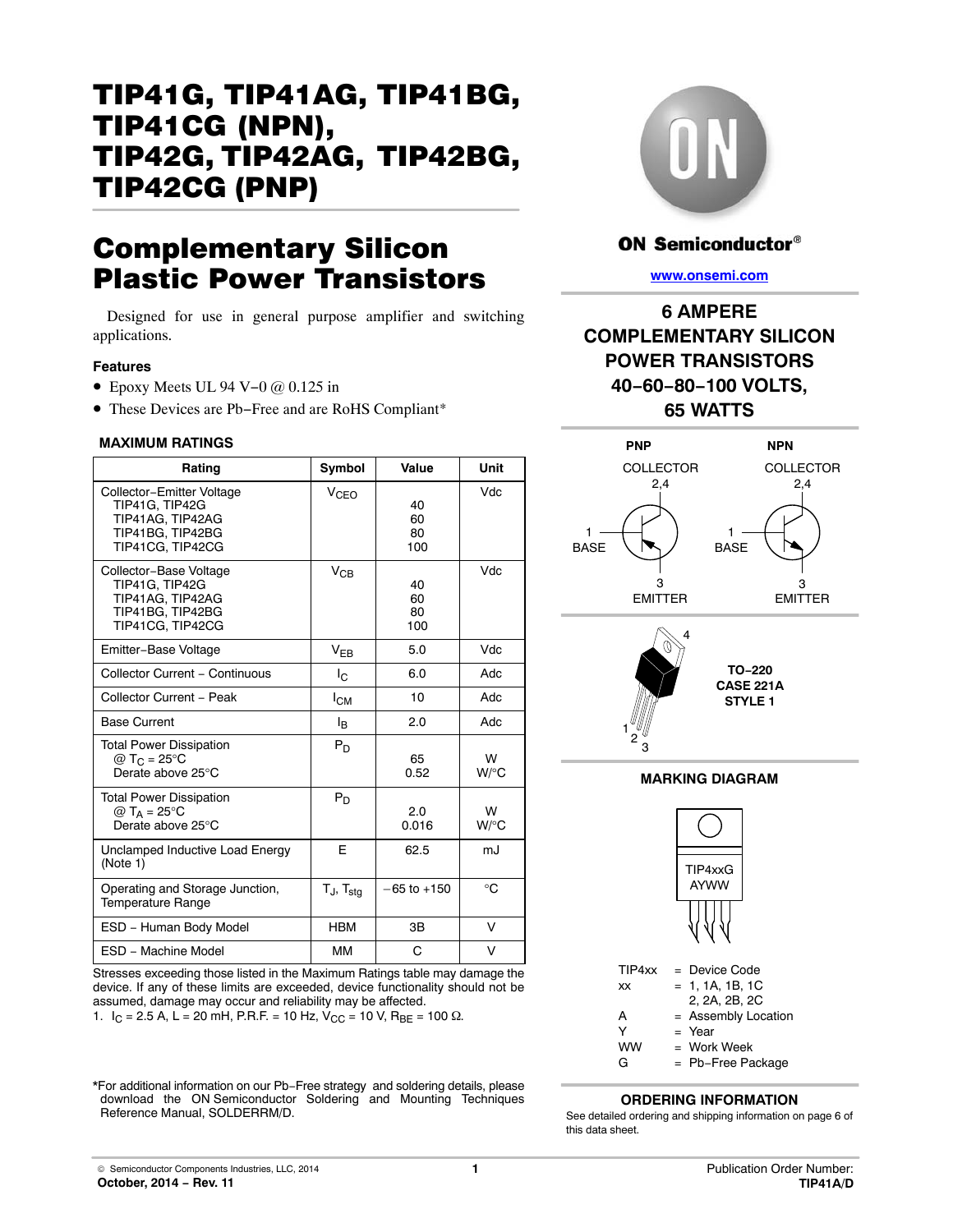## **TIP41G, TIP41AG, TIP41BG, TIP41CG (NPN), TIP42G, TIP42AG, TIP42BG, TIP42CG (PNP)**

### **THERMAL CHARACTERISTICS**

| <b>Characteristic</b>                   | Symbol         | Max | Unit |
|-----------------------------------------|----------------|-----|------|
| Thermal Resistance, Junction-to-Case    | $R_{\theta$ JC | .67 | °C/W |
| Thermal Resistance, Junction-to-Ambient | $R_{\theta$ JA | 57  | °C/W |

#### **ELECTRICAL CHARACTERISTICS** (T<sub>C</sub> = 25°C unless otherwise noted)

| <b>Characteristic</b>                                                                                                                                                                                                                                              | Symbol         | Min                   | Max                      | Unit        |
|--------------------------------------------------------------------------------------------------------------------------------------------------------------------------------------------------------------------------------------------------------------------|----------------|-----------------------|--------------------------|-------------|
| <b>OFF CHARACTERISTICS</b>                                                                                                                                                                                                                                         |                |                       |                          |             |
| Collector-Emitter Sustaining Voltage (Note 2)<br>$(I_C = 30 \text{ m}$ Adc, $I_B = 0$ )<br>TIP41G, TIP42G<br>TIP41AG, TIP42AG<br>TIP41BG, TIP42BG<br>TIP41CG. TIP42CG                                                                                              | $V_{CEO(sus)}$ | 40<br>60<br>80<br>100 |                          | Vdc         |
| <b>Collector Cutoff Current</b><br>$(V_{CE} = 30$ Vdc, $I_B = 0$ )<br>TIP41G, TIP41AG, TIP42G, TIP42AG<br>$(V_{CF} = 60$ Vdc, $I_B = 0$ )<br>TIP41BG, TIP41CG, TIP42BG, TIP42CG                                                                                    | <b>I</b> CEO   |                       | 0.7<br>0.7               | mAdc        |
| <b>Collector Cutoff Current</b><br>$(V_{CE} = 40$ Vdc, $V_{EB} = 0)$<br>TIP41G, TIP42G<br>$(V_{CF} = 60$ Vdc, $V_{FB} = 0)$<br>TIP41AG, TIP42AG<br>$(V_{CE} = 80$ Vdc, $V_{EB} = 0)$<br>TIP41BG. TIP42BG<br>$(V_{CE} = 100$ Vdc, $V_{EB} = 0)$<br>TIP41CG, TIP42CG | <b>I</b> CES   |                       | 400<br>400<br>400<br>400 | <b>µAdc</b> |
| Emitter Cutoff Current ( $V_{BE}$ = 5.0 Vdc, $I_C$ = 0)                                                                                                                                                                                                            | <b>IEBO</b>    | $\qquad \qquad -$     | 1.0                      | mAdc        |
| <b>ON CHARACTERISTICS (Note 2)</b>                                                                                                                                                                                                                                 |                |                       |                          |             |
| DC Current Gain<br>$(I_C = 0.3$ Adc, $V_{CF} = 4.0$ Vdc)<br>$(I_C = 3.0$ Adc, $V_{CF} = 4.0$ Vdc)                                                                                                                                                                  | $h_{FE}$       | 30<br>15              | 75                       |             |
| <b>Collector-Emitter Saturation Voltage</b>                                                                                                                                                                                                                        | $V_{CE(sat)}$  |                       |                          | Vdc         |

− 1.5

− 2.0

3.0 −

20 −

Vdc

MHz

−

 $V<sub>BE(on)</sub>$ 

 $f_T$ 

 $h_{fe}$ 

performance may not be indicated by the Electrical Characteristics if operated under different conditions. 2. Pulse Test: Pulse Width  $\leq 300 \mu s$ , Duty Cycle  $\leq 2.0\%$ .

 $(I_C = 500 \text{ m}$ Adc,  $V_{CE} = 10 \text{ V}$ dc,  $f_{test} = 1.0 \text{ MHz}$ 

 $(I_C = 0.5$  Adc,  $V_{CE} = 10$  Vdc,  $f = 1.0$  kHz)

 $(I_C = 6.0$  Adc,  $I_B = 600$  mAdc)

**DYNAMIC CHARACTERISTICS** Current−Gain − Bandwidth Product

Small−Signal Current Gain

Base−Emitter On Voltage  $(I_C = 6.0$  Adc,  $V_{CE} = 4.0$  Vdc)

Product parametric performance is indicated in the Electrical Characteristics for the listed test conditions, unless otherwise noted. Product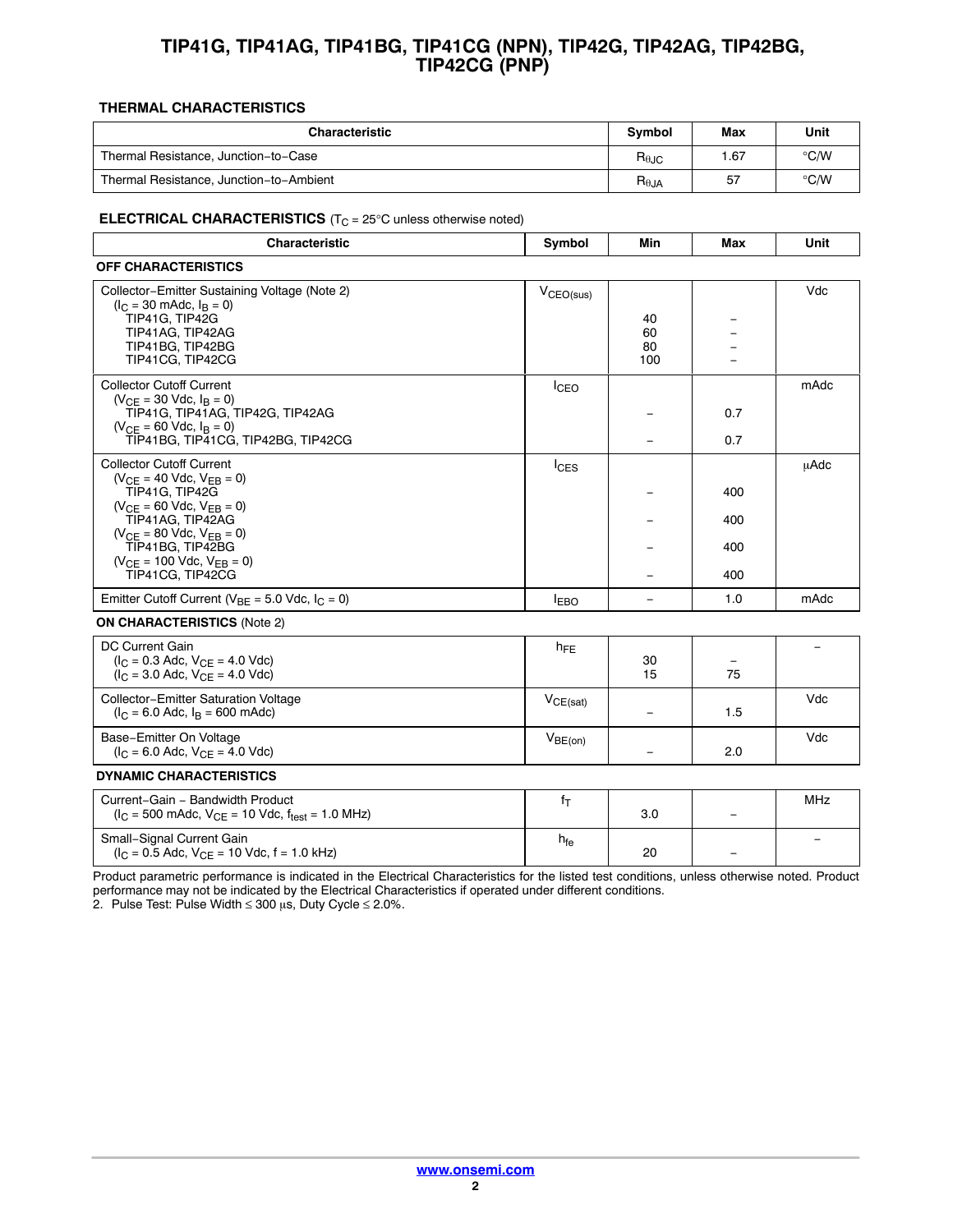**TIP41G, TIP41AG, TIP41BG, TIP41CG (NPN), TIP42G, TIP42AG, TIP42BG, TIP42CG (PNP)**



**Figure 1. Power Derating**



 $R_B$  and  $R_C$  VARIED TO OBTAIN DESIRED CURRENT LEVELS D1 MUST BE FAST RECOVERY TYPE, e.g.: 1N5825 USED ABOVE  $I_B \approx 100$  mA MSD6100 USED BELOW  $I_B \approx 100$  mA





**Figure 3. Turn−On Time**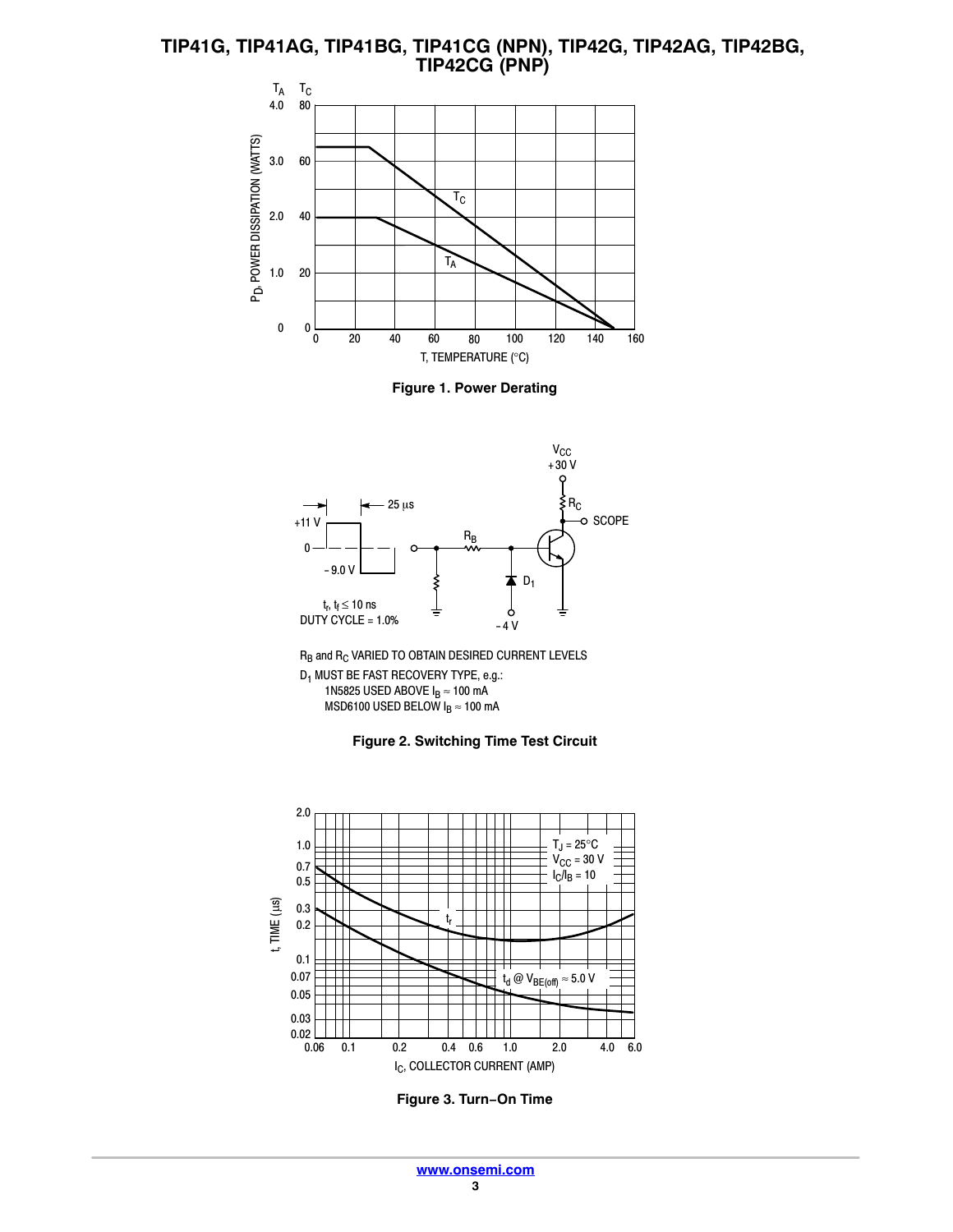**TIP41G, TIP41AG, TIP41BG, TIP41CG (NPN), TIP42G, TIP42AG, TIP42BG, TIP42CG (PNP)**



**Figure 4. Thermal Response**



**Figure 5. Active−Region Safe Operating Area**

There are two limitations on the power handling ability of a transistor: average junction temperature and second breakdown. Safe operating area curves indicate  $I_C - V_{CE}$ limits of the transistor that must be observed for reliable operation; i.e., the transistor must not be subjected to greater dissipation than the curves indicate.

The data of Figure 5 is based on  $T_{J(pk)} = 150^{\circ}C$ ; T<sub>C</sub> is variable depending on conditions. Second breakdown pulse limits are valid for duty cycles to 10% provided  $T_{J(pk)}$ ≤ 150°C. T<sub>J(pk)</sub> may be calculated from the data in Figure 4. At high case temperatures, thermal limitations will reduce the power that can be handled to values less than the limitations imposed by second breakdown.

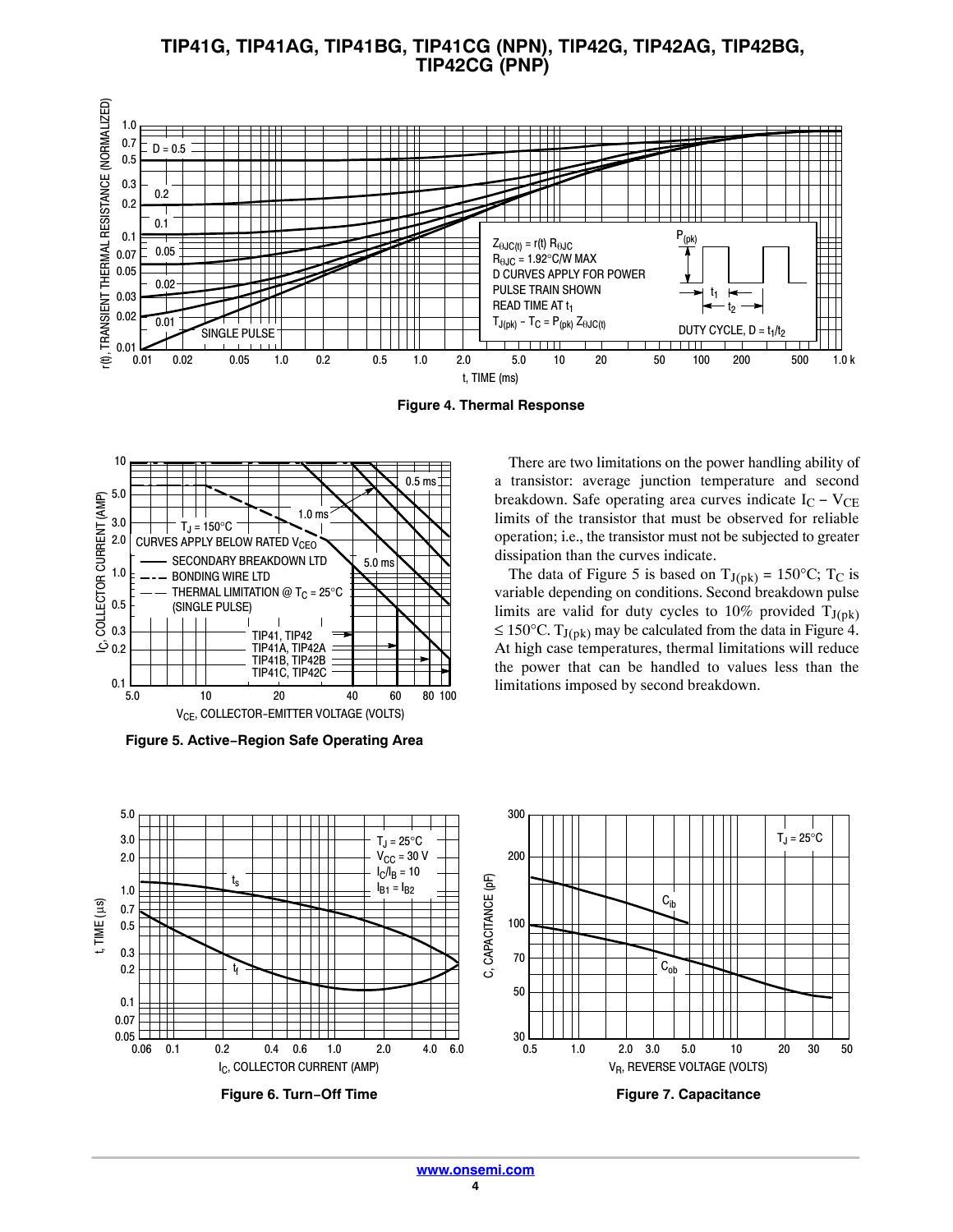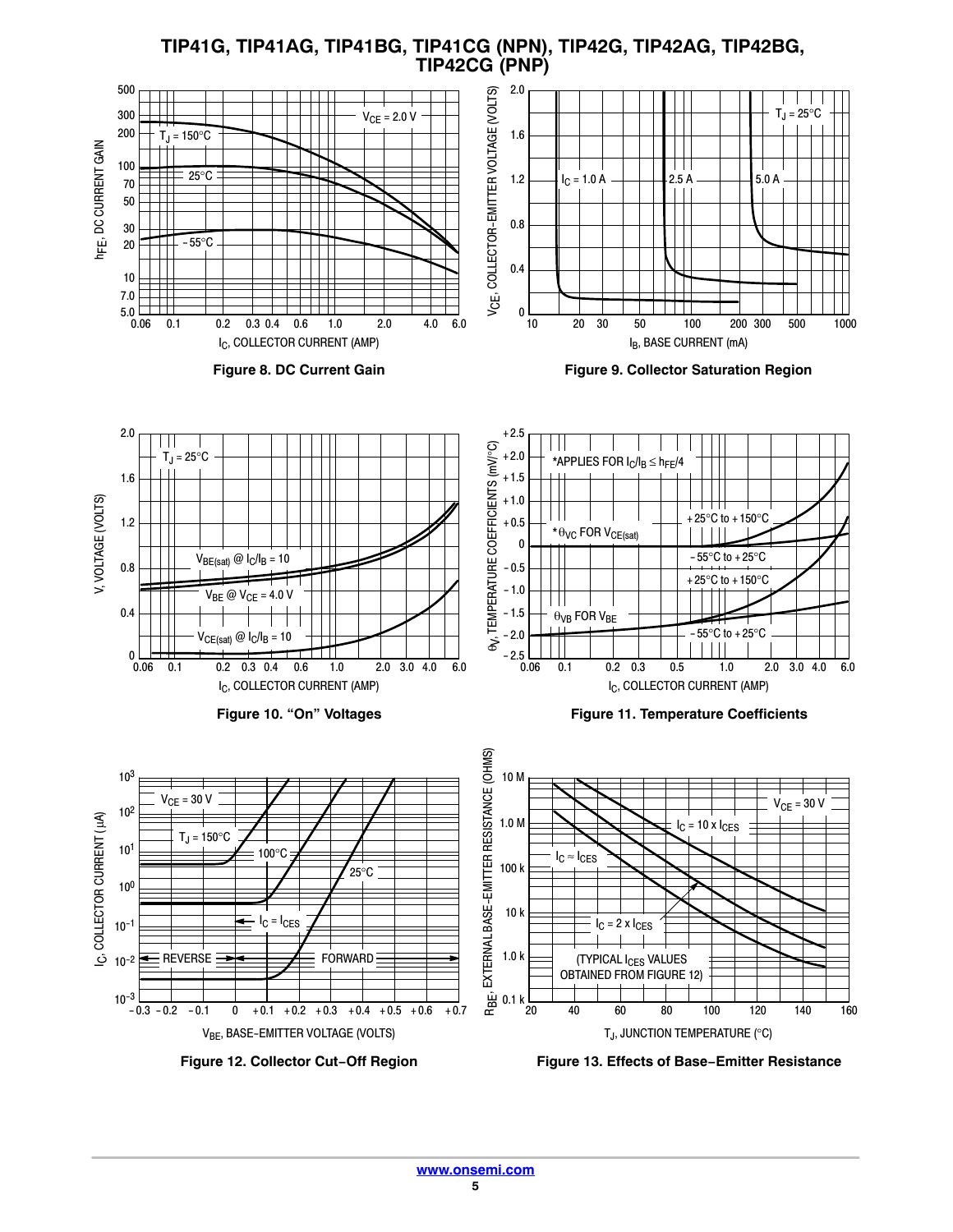## **TIP41G, TIP41AG, TIP41BG, TIP41CG (NPN), TIP42G, TIP42AG, TIP42BG, TIP42CG (PNP)**

## <span id="page-5-0"></span>**ORDERING INFORMATION**

| <b>Device</b> | Package             | <b>Shipping</b> |
|---------------|---------------------|-----------------|
| TIP41G        | TO-220<br>(Pb-Free) | 50 Units / Rail |
| TIP41AG       | TO-220<br>(Pb-Free) | 50 Units / Rail |
| TIP41BG       | TO-220<br>(Pb-Free) | 50 Units / Rail |
| TIP41CG       | TO-220<br>(Pb-Free) | 50 Units / Rail |
| TIP42G        | TO-220<br>(Pb-Free) | 50 Units / Rail |
| TIP42AG       | TO-220<br>(Pb-Free) | 50 Units / Rail |
| TIP42BG       | TO-220<br>(Pb-Free) | 50 Units / Rail |
| TIP42CG       | TO-220<br>(Pb-Free) | 50 Units / Rail |